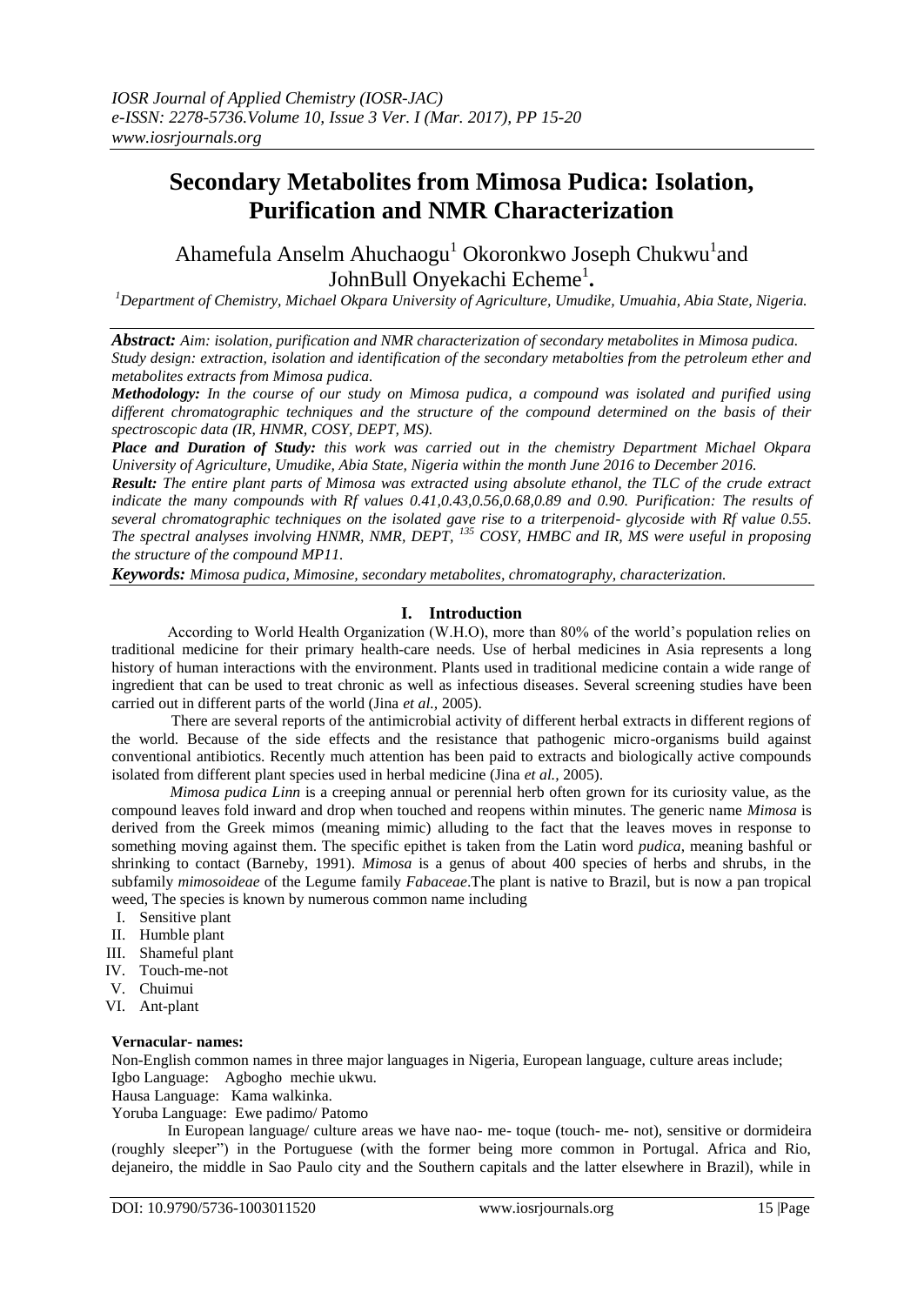Spanish, it varies in names such as mori- vivi or morivivi (DOMINICAN REPUBLIC, PUERTO RICO and other Spanish- speaking Caribbean islands, roughly translating to "I died, I lived") (Union county College Biology Department, 2008) and Dormilona (Costa Rica).

In Austronesia names vary more: in the philippines it is called makahiya, with maka-meaning "quite" or tendency to be", and –hiya meaning " shy" or "shyness",while in Tonga for example it is known as Mateloi (false death) (Churchward, 1959), being Putri- malu (shy princess) in Indonesia and Pokok Semalu (shy plant), in Malaysia. In Sinhala (Sri Lanka) it is called Nidi kumba (sleeping plant).

In south Asia many unrelated names are also common. In Hindi it is known as chhui-mui (that which dies upon touch). In Bengali, the shrub is called lojjaboti ("that bashful girl"). In Malayalam it is called thottavaadi ("wilts by touch). In marathi it is called lazalu ("shy").In Tamil, it is called thottasiningi ("acts when touched") and in kannada, it is known as muttidare muni ("angered by touch"). In Burmese (Myanmar) it is called hti ka yoan, which means "(crumbles when touched)". In Liberia, it is known as the picker weed (Union county College Biology Department, 2008).

This plant has a history of use for treatment of various ailments and the most commonly used plant part for this purpose is the root; but flowers, back and fruit can also be utilized. Several research works have been carried out to study about the phytochemical components of *Mimosa pudica* and also about the antimicrobial activity of the plant (Gandhiraja *et al.,* 2009). Phytochemical studies on *M. pudica* have revealed the presence of alkaloids, fatty acids, non-protein amino acid (mimosine), flavonoids, C-glycosides, sterols, terpenoids, and tannins (Genest *et al.,* 2008). Reported major pharmacological activities are; antiviral properties, aphrodisiac properties, antimicrobial properties, anti-venom activities, anti-hepatotoxic and antioxidant effects, diuretic effect, hyperglycemic effect, wound healing effect etc. (Amalraj and Ignacimuthu, 2002). Some of the isolated secondary metabolites are bufadienolide, D-pinitol, norepinephrine, P-coumaric acid, mimopudine, mimosine, potassium-5-O-β-gluco-(Clark-Lewis and Porter, 1972).pyranosygentisate etc. (Yadava and Yadav, 2001), (Ueda *et al.*, 2000), (Sallaud *et al.,* 1995), (Fromm and Lautner, 2007; Nair *et al.,* 2007 and Genest *et al.,* 1999). Two well-known movements are observed in *M. pudica*: one is the very rapid movement of the leaves when it is stimulated by touch, heat etc, and the other is the very slow, periodical movement of the leaves called nyctinastic movement which is controlled by a biological clock (Ueda *et al.,* 1999) .



*Mimosa pudica* leaves and flowers

## **II. Materials and Methods**

## **Sample collection and preparation:**

Fresh and wholesome parts of *Mimosa pudica* were collected during the month of August 2014, from Ndi-Ojigwe compound in Okoko Item,Bende Local Government Area of Abia State,Nigeria. The plant was identified and authenticated by Mr. I. Ndukwe in plant taxonomy section, forestry Department of Michael Okpara University of Agriculture Umudike, Nigeria. The fresh plant materials were dried under shade to prevent interference of uv-radiation from the sun. Dried plant materials were powdered using Mechanical grinder. Then the powdered material was preserved in an air tight container; ready for extraction.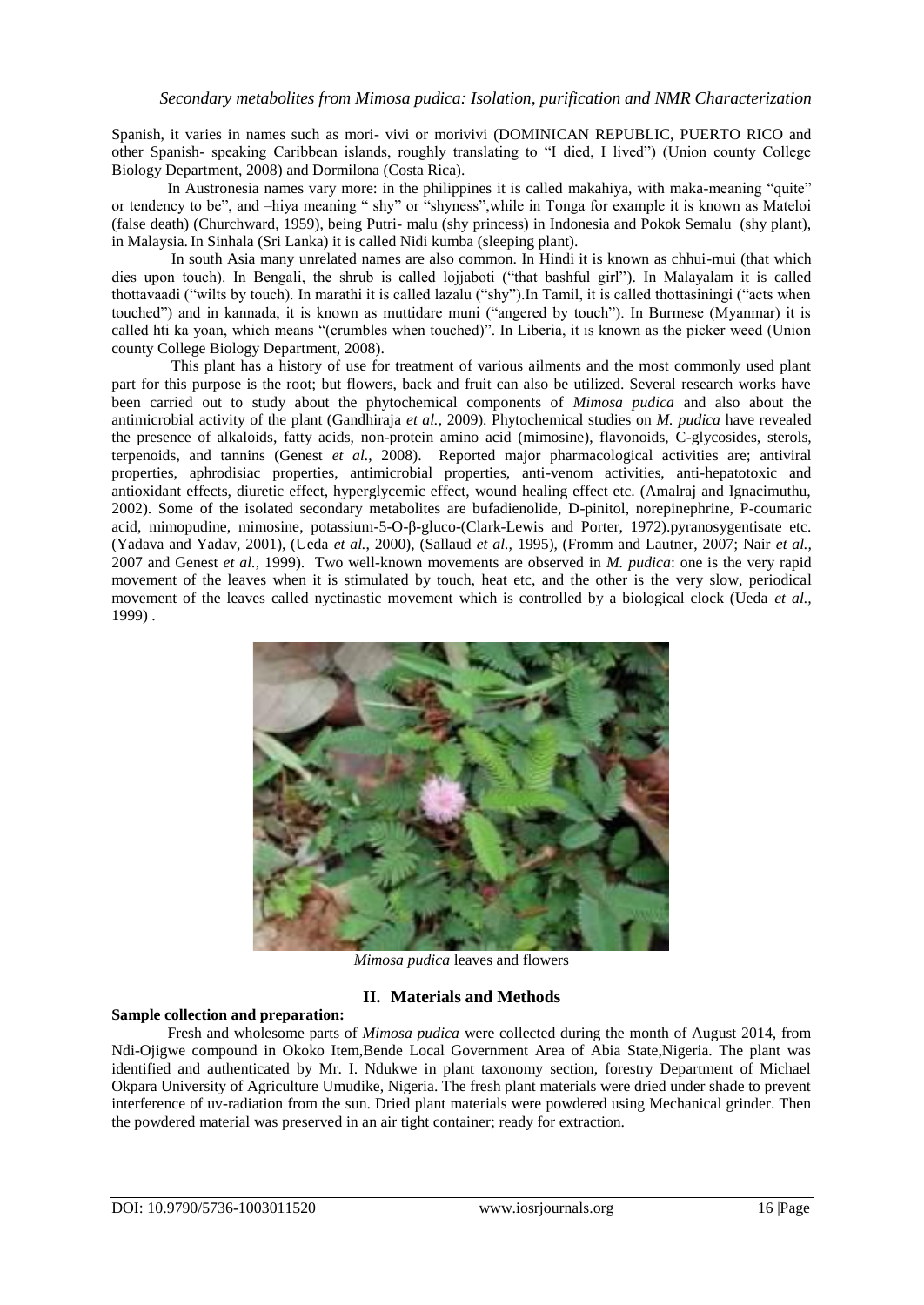### **Extraction and Isolation of Plant Material:**

2kg of the milled sample was percolated in 98% ethanol for 48 hours. Thereafter, it was filtered through Whatman Filter Paper (No 42). The filtrate was concentrated using the Digital Heidolph Rotaryevaporator (4000 series) at crude extract (48.9g). the crude extract was partitioned between CHCl<sub>3</sub> and water and a CHCl<sub>3</sub> – soluble fraction (16.3g) was obtained. 10.0g of the CHCl<sub>3</sub> fraction was then partitioned between petroleum ether (60 – 80 $^{\circ}$ C) and aqueous methanol. 5.0g of the CHCl<sub>3</sub> fraction was then subjected to column chromatography over silica gel (200 mesh) and eluted gradually with 100ml petroleum ether, then petroleum ether: CHCl<sub>3</sub> (95:5; 90:10; 85:15; 80:20; 75:25; 70:30; 65:35; 60:40; 55:45; 50:50; 40:60; 30:70; 20:80; 10:90), and 100ml CHCl<sub>3</sub>. Then CHCl<sub>3</sub>: Methanol (90:01; 80:20; 70:30; 60:40; 50:50; 40:60; 30:70; 20:80; 10:90) and 100ml methanol, followed by methanol: Ethyl acetate (80:20; 60:40; 40:60; 20:80) and 100ml Ethyl acetate to yield twelve major fractions. Chromatographic (partition chromatography, column chromatography and TLC) and spectroscopic (<sup>1</sup>H-NMR, <sup>13</sup>CNMR, COSY, DEPT, HMBC, HMQC, IR) techniques were employed to isolate, purify, characterize and identify active constituents from  $CHCl<sub>3</sub>$  extracts of the sample.

### **III. Results and Discussion**



Compound [1] labelled MP-11 was eluted with chloroform and petroleum ether at the ratio of 60:40. Thin layer chromatography carried on MP-11 showed one spot  $(R_F 0.55)$ . Analysis of IR is shown in Table 1. The IR revealed Vmax 2980cm<sup>-1</sup>, 1700cm<sup>-1</sup>, 1600cm-1 and 1250cm<sup>-1</sup> for aliphatic, carbonyl, olefinic, aromatic and ether respectively. Analysis of  $^1$ H-NMR revealed the presence of olefinic protons at  $\overline{A}$ H 5.20, cluster of peaks between  $\overline{A}H0.8$  to  $\overline{A}H2.35$  clearly indicated the triterpenoid structure, and three proton singlet at  $\overline{A}H3.5$ indicates the presence of a methoxy group in the molecule. Then the presence of two anomeric protons at  $\overline{\text{A}}$ H5.45 and  $\overline{\text{A}}$ H5.25 confirmed the presence of two sugars.

<sup>13</sup>C-NMR spectrum revealed the presence of six aromatic carbons at  $\alpha$ C 123.25,  $\alpha$ 124.00,  $\alpha$ 126.89,  $\alpha$ C 127.01,  $\overline{AC}$  129.04 and  $\overline{AC}$  133.88. Methylene carbons chemical shift were seen at  $\overline{OC}$  21.60 – 8C 22.41, methane carbon peaks were observed at C  $_{726.96}$  to  $_{78}$ C 33.39, while the signal at  $_{78}$ C 172.93 indicates the presence of carbonyl carbon, which is an integral part of the triterpenoid. Based on the chromatographic data, IR, NMR, COSY, DEPT, HMBC and HMQC, the structure of MP-11 was proposed as shown in figure [1] with molecular formula  $C_{34}H_{44}O_5$  which is a triterpenoid-glycoside.

| IR Absorption $(cm-1)$ | <b>Functional Group</b> | <b>Compound Type</b> |
|------------------------|-------------------------|----------------------|
| 2980                   | $-CH2$                  | Aliphatic            |
| 1700                   | $C=O$                   | Carbonyl             |
| 1670                   | $C = C$                 | Olefin               |
| 1600                   | $C = C$                 | Aromatic             |
| 1250                   | $C - Q$                 | Ether                |

## **IV. Conclusion**

The result of this analysis revealed that the plant *Mimosa pudica* has many of its secondary metabolites responsible for its numerous biological activities yet to be isolated and documented. Thus the isolated compound contributes to the scientific evidence for the use of this plant in traditional medicine for the treatment of diseases in Nigeria

#### **References**

- [1]. Ammara, H., Salma, R., Farah, D.and Shahid, M. (2009). Antimicrobial activity of some plant extracts having hepatoprotective effects. J. med. Plants Res. 3(1); 020-023
- [2]. Ahmad, H., Seggal, S., Mishra, A., Rajiv, G. (1975). Mimosa pudica L (Laajvanti). An overview; pp 1-15.
- Applewhite , P. (1973). Phytochemistry pp.191
- [4]. Anderson, W. A. and Freeman, R. (1962). "Influence of a Second Radio Frequency Field on High-Resolution Nuclear Magnetic Resonance Spectra". The Journal of Chemical Physics 37(1):411-5.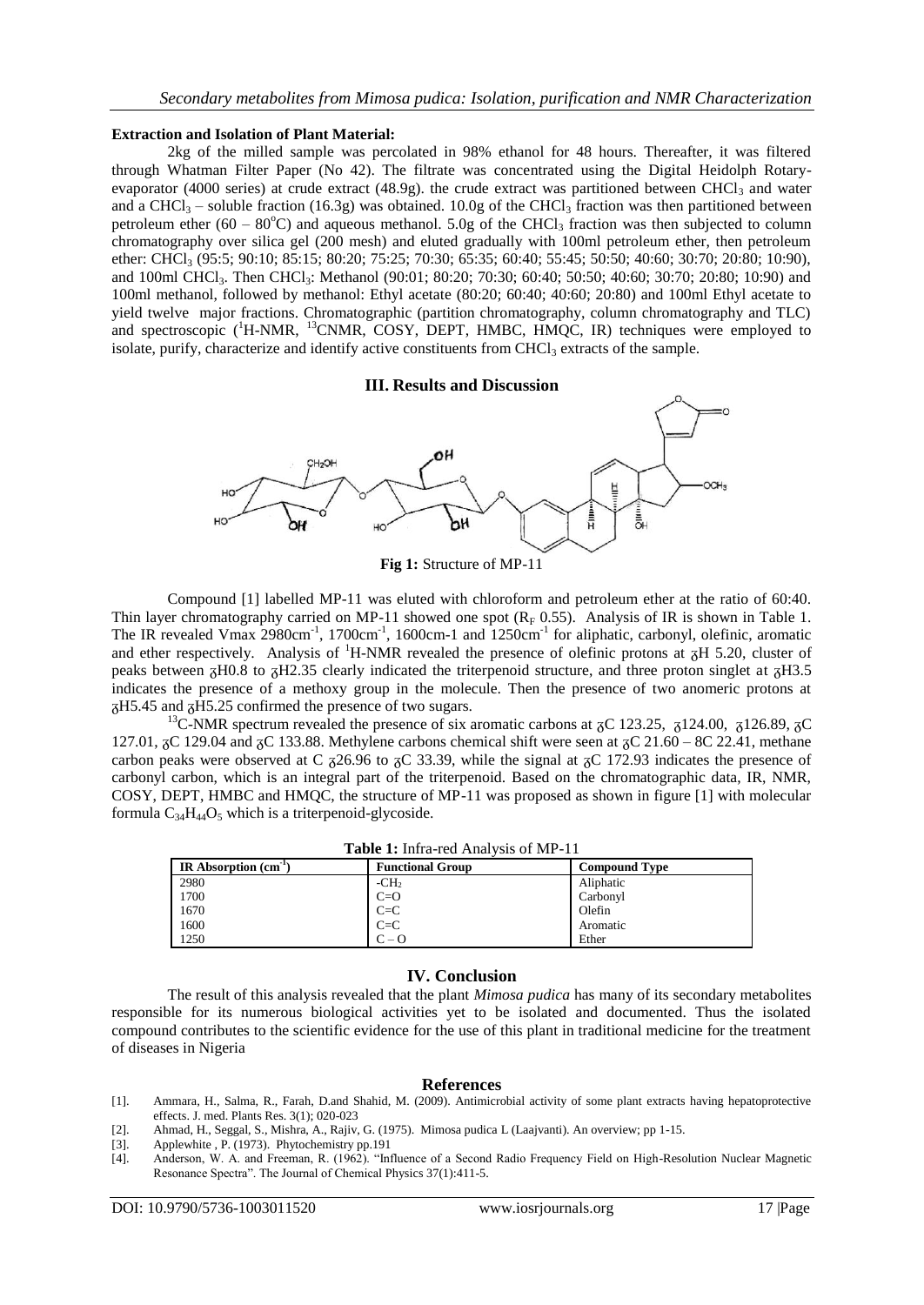- [5]. AOAC (1990). Association of Official Analytical Chemists 15<sup>th</sup> ed. Washington D.C.
- [6]. Anonymous (2000). Compendium of pharmaceuticals and specialties,  $25<sup>th</sup>$ ed. Canadian pharmacist Association, Toronto, Canada. [7]. Azhari, H., Muhammad, K., Ahmad Ziad, S., Tahira, B., Abdurahman, H., Muhammad, K<sup></sup>
- [7]. Azhari, H., Muhammad, K., Ahmad Ziad, S., Tahira, B., Abdurahman, H.,Muhammad, K<sup>2</sup>. Faridah, K. (2014). In vitro anti acetyl cholinesterase and antioxidant activity of selected Malaysian plants. Asian Journal of Pharmaceutical and Research. Vol. 7. Pp. 93- 96.
- [8]. Agharkar, S.P. (1991). Medicinal plants of Bombay presidency. Pbl. Scientific publisher, jodhpur, India. Pp.142-143.
- [9]. Amalraj, T. and Ignacimuthu, S. (2002). Hyperglycemic effect of leaves of Mimosa pudica Linn. Fitoterapia. 73: 351-2.
- [10]. Anton, R., Jiang, Y., Weniger, B., Becker, J. P. and Rivier, L. (1993), Pharmacognosy of Mimosa tenuiflora (Willd.) Poiret. J. Ethnopharmacol. , 38, 153-157.
- [11]. Adebisi, A.and Bosch, C. (2004). Lablab purpureus (L). sweet. In: Grubben GJH, Denton OA. (eds.) plant Resources of Tropical Africa (TROTA), no. 2. The Netherlands, pp 343-348.
- [12]. Bunning , E. (1973). The Physiological Clock, Third Edition, English Univ. press: London
- [13]. Barneby, R. (1991). Sensitive censitae: a description of the genus *Mimosa* Linnaeus (Mimosaceae) in the New World. New York Botanical Garden, New York.
- [14]. Behera, S.K, Panda, A., Behera, S.K. and Misra, M.k. (2006). Medicinal plants used by the Kandhas of Kandhmal District of Orissa. India J. Tradition Knowl. 5:519-28
- [15]. Bum, E., Dawack, D., Schmutz, M., Rakotonirina, S. and Portet, C. (2004). Anticonvulsant activity of *Mimosa pudica decoction.*  Fitoterapia. 75:309.
- [16]. Burkill, H. (1995). The useful plants of West Tropical Africa, Vol. 3, J-L Royal Botanic Gardens, Kew. pp.56.
- [17]. Bisby, H., Buckingham, J. and Harborne, J. (1994). Phytochemical Dictionary of the Leguminosae. ILDIS. Chapman & Hall, London.
- [18]. Bohm, B. A. and Kocipal- Abyazan, R. (1994). Flavonoid and condensed tannins from leaves of Vaccicum raticulation and Vacinum calcyimium. Pacific Science. 48: 458-463.
- [19]. Banso, A. (2009). Phytochemical and antibacterial investigation of bark extracts of Acacia nilotica. J. Med. Plants Res., 3(2): 082- 085.
- [20]. Brenner, G.M. (2000). Pharmacology. W.B. Sounders Company, Philadelphia.
- [21]. Bendgude, R.D., Maniyar, M.G., Kondawar, M.S., Patil, S.B., Hirave, R.V. (2012).
- [22]. Anthelmintic Activity of leaves of mimosa pudica. International journal of Institutional pharmacy and life sciences.2(1).
- [23]. Brown, G.K., Murphy, D.J., Miller, and P J.T.and Ladiges, Y. (2008). Acacia s.s.and its relationship among tropical legumes, Tribe Ingeae (Leguminosae: Mimosoideae). Syst. Bot., 33: 739-751.
- [24]. Bodenhausen, G., Ruben, D. J. (1980). Natural abundance Nitrogen-15 NMR by enhanced heteronuclear Spectroscopy,chemical physics letters 69(1): 185-189.
- [25]. Cheeke, P. R. (1971). Nutritional and Physiological Implications of Saponins.A review Can .J. Anim . Sci. 51: 621-632.
- 
- [26]. Churchward, C.M. (1959). Tongan Dictionary. Tonga: Government Printing press. P. 344. [27]. Chauhan, B., Johnson, S.and Davi, E. (2009). "Germination, emergence, and dormancy o [27]. Chauhan, B., Johnson, S.and Davi, E. (2009)."Germination, emergence, and dormancy of Mimosa Pudica". Weed Biology and management 9(1): 38-45. Doi:10. 1111/j.1445-6664. 2008.00316.x.
- [28]. Chatterjee, A. and Pakrashi, S. (2006). The treatise on Indian medicinal plants. New Delhi: national Institute of science Commission and information Resources; Pp. 65-6.
- [29]. Chowdhury, S.A. (2008). Cytotoxicity, Antimicrobial and Antioxidant studies of different plant parts of mimosa pudica. Stamford journal of pharmaceutical sciences. 1(1,2): 80-84.
- [30]. Cook, B., Pengelly, B., Brown, S., Donnelly, J., Eagles, D., Franco, M., Hanson, J., Mullen, B., Partridge, I., Peters, M.and Schultzekraft, R. (2005). Tropical Forages: an interactive selection tool [CD-ROM]; CSIRO, CIAT and ILRI, Brisbane, Australia. pp. 30-80.
- [31]. Carver, T. R.and Slichter, C. P. (1953). "Polarization of Nuclear spins in metals". Physical Review 92(1):212-213.
- [32]. Corthout, J., Pieters, L.A., Claeys, M., Vanden Berghe, D.A. and Viletink, A. J. (1994). Anti-viral caffeoyl esters from *Spondias mombin*. Planta Medica. 60: 460-463.
- [33]. Cowan, R.A. (1998). Mimosaceae (excl. Acacia), Caesalpiniaceae. Flora of Australia. 12 (ABRS/CSIRO Publishing).
- [34]. Camargo-Ricalde, S. L. (2000), Descripción, distribución, anatomía, composición química y usos de Mimosa tenuiflora (Fabaceae-Mimosoideae) en México Revista Biologica Tropical, 48, 939-954.
- [35]. Du Fay, (Paris 1729). Observation Botanique. Histoire de L' Academic Royale des Science P 35.
- [36]. Darwin, C. (1880).The power of movement in plants, John Murray: London. Pp. 695-710.
- [37]. Derome, A.E. (1987). Modern NMR techniques for chemistry Research, pergamon press. New York. P. xvi [38]. Edeoga, H. O., Omosun, G. and Uche, L. C. (2006). Chemical Composition of Hyptis Suaveolens and Ocin
- Edeoga, H. O., Omosun, G. and Uche, L. C. (2006). Chemical Composition of Hyptis Suaveolens and Ocimum gratissimum hybrids from Nigeria. Afr. J. Biotech., 5(10): 892 – 895.
- [39]. Elmerich, C. and Newton, W. E. (2007). Associative and endophytic nitrogen- fixing bacteria and cyanobacterial associations. Springer. P. 30. ISBN 978-1-4020-3541-8.
- [40]. Elias, T.S. (1981). Mimosoideae, In: Advances in Legume Systematics. (Eds.): R.M. Polhill and P.H. Raven. Part 1. Royal Botanic Gardens, Kew, London. pp. 143-151.
- [41]. Englert *et al,* (1995). Triterpenoid Saponics from mimosa Pigra .J. Nat. Prod. 58.P. 1265-1269.
- [42]. Fromm, et al., (2007). Electrical signal and their physiological significance in plants. Plant cell & Environment. [http://onlinelibrary.wiley.com/doi/10.1111/y.1365-3040.2006.01614.x/pdf.](http://onliinelibrary.wiley.com/doi/10.1111/y.1365-3040.2006.01614.x/pdf)
- [43]. Genest, S., Kerr, C., Shah, A., Rahman, M.M., saif-E-Nasar, G.M., Nigam, P, et al. (2008). Comparative Bioactivity of two Mimosa Species. Lat Am Caribb Bull med Aromat plants. 7:38-43.
- [44]. Groves, R., Boden, R., Lonsdale, W. (2005). Jumping the garden fence: Invasive garden plants in Australia and their environmental and agricultural impacts. CSIRO report prepared for WWF-Australia. WWF-Australia, Sydney. Pp173
- [45]. Gandhiraja, N., Sriram, S., Meenna, V., Kavitha Srilakshmi, J., Sasikumar, C., Rajeswari, R. (2009). Phytochemical Screening and Antimicrobial Activity of the plant Extracts of Mimosa Pudica. L. Against Selected Microbes. Ethnobotanical leaflets, 13:618-24.
- [46]. Gareth, A. M. and Ray, F. (1979). "Enhancement of Nuclear Magnetic Resonance Signals by Polarization Transfer". Journal of American Chemical Society. 101(3): 760-762.
- [47]. Goh, K.W. and Smith, R.F. (1985). Pesticides safety for IPM field counts. Chemical pesticides programme. Cornel University Ithaca New York.
- [48]. Ganguly, M., Devi, N., Mahanta, R., Borthakur, M.K. (2007). Effect of *Mimosa pudica* root extract on vaginal estrous serum hormones for screening of antifertility in albino mice. EPUB. 76(6): 482-5.
- [49]. Howard, J. (2002). Get Cholinestrase Test Now. 48824-1323.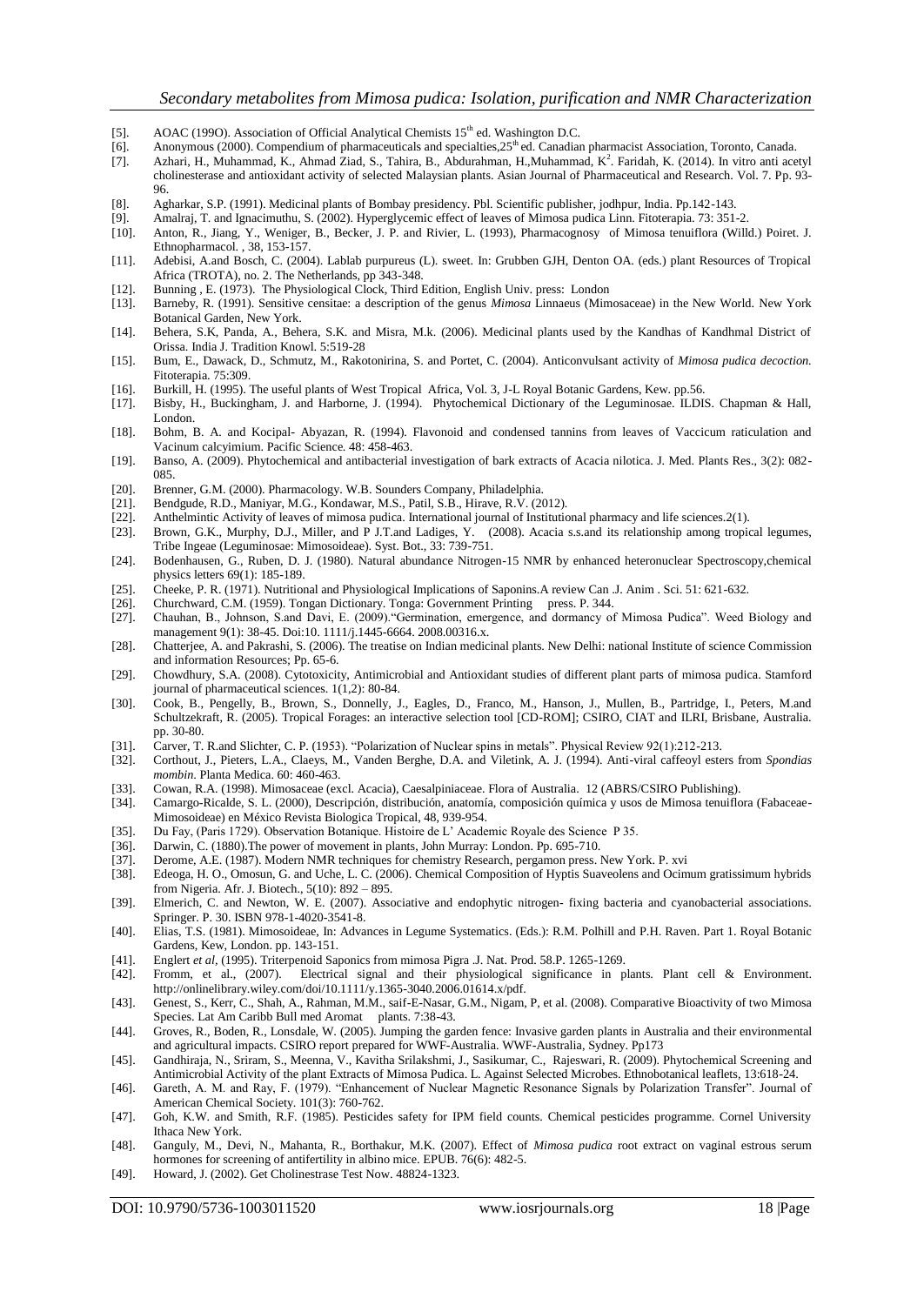- 
- [50]. Harbone, J.B. (1973). Phytochemical methods. A guide to modern techniques of plant analysis Chapman and Hall, London, 279. [51]. Ihekoronye, A. I. and Ngoddy, P. O. (1985). Integrated Food Science and Technology for the Tropics. Macmillan Educational Ltd. Pak. J. Nutr. 7(1): 130-132.
- [52]. Iwu, M. (1993). Handbook of African Medicinal Plants. CRC Press, Boca Raton, Florida.
- [53]. IUCN Red list of threatened species (2006). Mimosa Verrucosa.
- [54]. Jina, P., Darshana, J. and Sumitra C. (2005). Efficacy of aqeous and Methanol extracts of some medicinal plants for potential Antibacterial Activity. Turk. J. Biol 29:203 – 210.
- [55]. Journal of Natural products: Vol. 42, Issue 2 (ACS Publication" pubs.3. acws. Org. Retrieved 2008-05-07<br>[56]. Jiang, Y. L., Massiot, G., Lavaud, C., Teulon, J. M., Guechot, C., Haag-Berrurier, M. and Anton,
- Jiang, Y. L., Massiot, G., Lavaud, C., Teulon, J. M., Guechot, C., Haag-Berrurier, M. and Anton, R. (1991a), Triterpenoid glycosides from the bark of Mimosa tenuiflora. Phytochemistry, 30, 2357-2360.
- [57]. Jiang, Y. L., Weniger, B., Haag-Berrurier, M., Anton, R., Beck, J. P. and Italiano, L. (1992), Effects of Saponins from Mimosa tenuiflora on Lymphoma Cells and Lymphocytes.Phytoter Res, 6, 310-313.
- [58]. Just, M. J., Recio, M. G., Giner, R. M., Cueller, M. J., Manez, S., Bilia, A. R. and Rios, J. L. (1998). Anti-inflammatory activity of unusual hipine Saponins from Bupleurum Fruticescens. Planta Mech., 64: 404-407.
- [59]. Kozikowski, A. and Tucmental, W. (2000). Chemistry, pharmacology and clinical efficacy of the Chinese Nootropic Agent Huperzin A Luckow, India.
- [60]. Khopkar, S. M. (2008). Basic Concepts of Analytical Chemistry. New Age International publishers.New Delhi. 3<sup>rd</sup> ed. Pp. 450-457.
- [61]. Kannan, S., Aravinth, V.J.S., Sam, J.K.E., Sammathan, J., Suthakaran, R., Kumar, R., Mand Parimala, D.B. (2009). Wound healing activity of Mimosa pudica Linn formulation. IJPR; 1(4): 1554-58.
- [62]. Kam, P. C. A and Liew, S. (2002). Traditional Chinese herbal medicine and anesthesia. Anaesthesia, 57; 108
- [63]. Knekt, P., Jarvinen, R., Reunanen, A. and Maatela, J. (1996). Flavonoid intake and coronary mortality in Finland: A Cohort Study Biomed. J., 312: 478 – 481. 3-1089.
- [64]. Lonsdale, W.M. (1998). "Litter fall in an Australian Population of mimosa pigra, an invasive tropical shrub". Journal of Tropical Ecology 4(4): 381-392.
- [65]. Molina, M., Contreras, C., Tellez, A. (1999). Mimosa pudica may possess antidepressant actions in the rat. Phytomedicine. P.319
- [66]. Mahanta, M. and Mukherjee, A. (2001). Neutralization of lethality, myotoxicity andtoxic enzymes of Naja kaouthia venom by *Mimosa pudica* root extracts. J Ethnopharmacol. Pp.55-60
- [67]. Maslin, B., Miller, J. and Seigler, D. (2003). Overview of the generic status of Acacia (Leguminosae: Mimosoideae). Austral. Syst. Bot.,16: 1-18.
- [68]. Melzer, D. (1998). New drug treatment for Alzheimer's disease: lesson's for healthcare policy Bristisli medical. A Journal, 316, 762-764.
- [69]. Morrison, R.T. and Boyd, R.N. (2008). Organic Chemistry.6<sup>th</sup> ed. Prentice Hall of India., New Delhi, pp 586-665.
- [70]. Mabberley, D.J. (2008). Mabberley's Plant-Book.: A portable dictionary of plants, their classification and uses. Third edition, Cambridge University Press.: 7-18: 1-1021.
- [71]. Meenatchisundaram, S., Priyagrace, S., Vijayaraghavan, R., Velmurugan, A., Parameswari, G., Michael, A. (2009). Antiflammatory activity of Ethanolic extract of mimosa pudica Linn leaves. Journal of Biomedical and pharmaceutical. 1(1): 36-28.
- [72]. Maxwell, A., Seepersand, M., Pingal, R., Mootoo, D. R. and Reynolds, W. F. (1995). 3-beta-amino spirosolane steroidal, alkaloids from Solanium triste .J. Natl. Proda, 58: 625 – 628.
- [73]. Muthukumaran, P., Pattabiraman, K., Kalaiyarasan, P. (2010). Hepatoprotective and antioxidant, activity of mimosa pudica on carbon tetrachloride-induced hepatic damage in rats. International journal of current Research; 10:46-53.
- [74]. Malinow, M. R., Mclaughin, P., Kohler, G. O. and Livingstone, A. L. (1977a) Alfalfa Saponinis: A family of substance potentially useful for treatment of hypercholesterolaemia Clin. Res 25: 974-979.
- [75]. Malinow, M. R., Mclaughin, P., Kohler, G. O., Living Stone, A. L. (1977b). Prevention of elevated cholesterolaemia in monkeys. Steroids, 29:105-110.
- [76]. Middleton, E. and Kandswani, H. (1992). Effects of flavonoids on immune and inflammatory functions, biochemistry and pharmacology, 43, 1167-1172.
- [77]. Meckes-Lozoya, M., Lozoya, X., Marles, R., Soucy-Breau, C. and Avalokitesvarasen, A.J. (1990a), N,N-Dimethyltryptamine alkaloid in Mimosa tenuiflora bark (Tepescohuite). Archivos de Investigación Medica, 21, 175-177.
- [78]. Ngo Bum, E., Dawack, D.L., Schmutz, M., Rakotonirina, A., Rakotonirina, S.V., Portet, C., Jeker, A., Olpe, H.R., Herrling, P. (2004). Anticonvulsant activity of mimosa pudica decoction. Fitoterapia,75 (3-4): 309-14.
- [79]. Nobori, T., Miurak, K., Wu, D. J., Takabayashik, L. A. and Carson, D. A. (1994). Deletion of the cyclin-dependent Kinase 4 Inhibitor gene in multiple human cancers. Nature; 368 (6473): 753-756.
- [80]. Nazeema, T.and Brindha, V. (2009). Antihepatotoxic and antioxidant defense potential of *Mimosa pudica.* Int J Drug Disc. pp.1-4 Tsurumi, S. and Asahi, Y. (2006). Identification of jasmonic acid in *Mimosa pudica* and its inhibitory effect on auxin-and lightinduced opening of the Pulvinules. Physiologia plantarum; 64:pp.207.
- [81]. Trease, G. E. and Evans, W. C. (1989). Textbook of Pharmacognosy, 14<sup>th</sup> Edition. W. B. Sanders, London.
- [82]. Ueda, M. and Yamamura, S. (1999). The chemistry of leaf movement in *mimosa Pudica L.* Tetrahedron 55:10937-48
- [83]. Ueda, M. and Yamamura, S. (2000). Angew. Chem. Int. Engl 39, 1400. Union County College Biology Department (2008). "The Sensitive Plant".
- [84]. Vetter, J. (2000). Plant cyanogenic glycosides. Toxicon 38, pp11-36. WHO (2004): Hydrogen cyanide and cyanides: Human Health.
- [85]. Virgili, F. and Marino, M. (2008). Regulation of cellular signals from Nutritional molecules, a specific phytochemical, Beyond antioxidant activity: Free biology and Medicine 45(9): 1265-16.
- [86]. Vinutha, B., Prashanth, D., Salma, K., Sreeja, S., Pratifi, D., Padmaja, R., Radhika, S., Amit, A., Venkateshwanlu, K., Deepak, M. (2007). Screening of selected Indian medicinal plants for acetyl cholinesterase inhibitory activity. J. Ethnopharmacol .109: 359-363.
- [87]. Volkov, A.G. (2008). Pant Electrophysiology in Electrochemical Dictionary. Eds. Bard A.J, Inzelt G, Scholz, F .Springer, Berlin, pp.503-504.
- [88]. Weintraub, M. (1951). Leaf movements in Mimosa pudica L. New phytol. pp 357- 382.
- [89]. Williams, H.J. (1979). Estimation of hydrogen cyanide released from cassava by Organic.pp. 56
- [90]. Wiley, C., Elsa, R., Gerald, S., Tenailleau, E., Akoka, S. (2007). "Precise and accurate quantitative <sup>13</sup>C NMR with reduced experiment time". Talanta 71(3): 1016-1021.
- [91]. Watson, J. T. (1997). "Introduction to Mass Spectrometry", 3<sup>rd</sup> Ed., Lippincott Raven.
- [92]. Wink, M. (2003). Evolution of secondary metabolites from an ecological and molecular phylogenetic perspective. *Phytochemistry*. 2003;64(1):3-19.